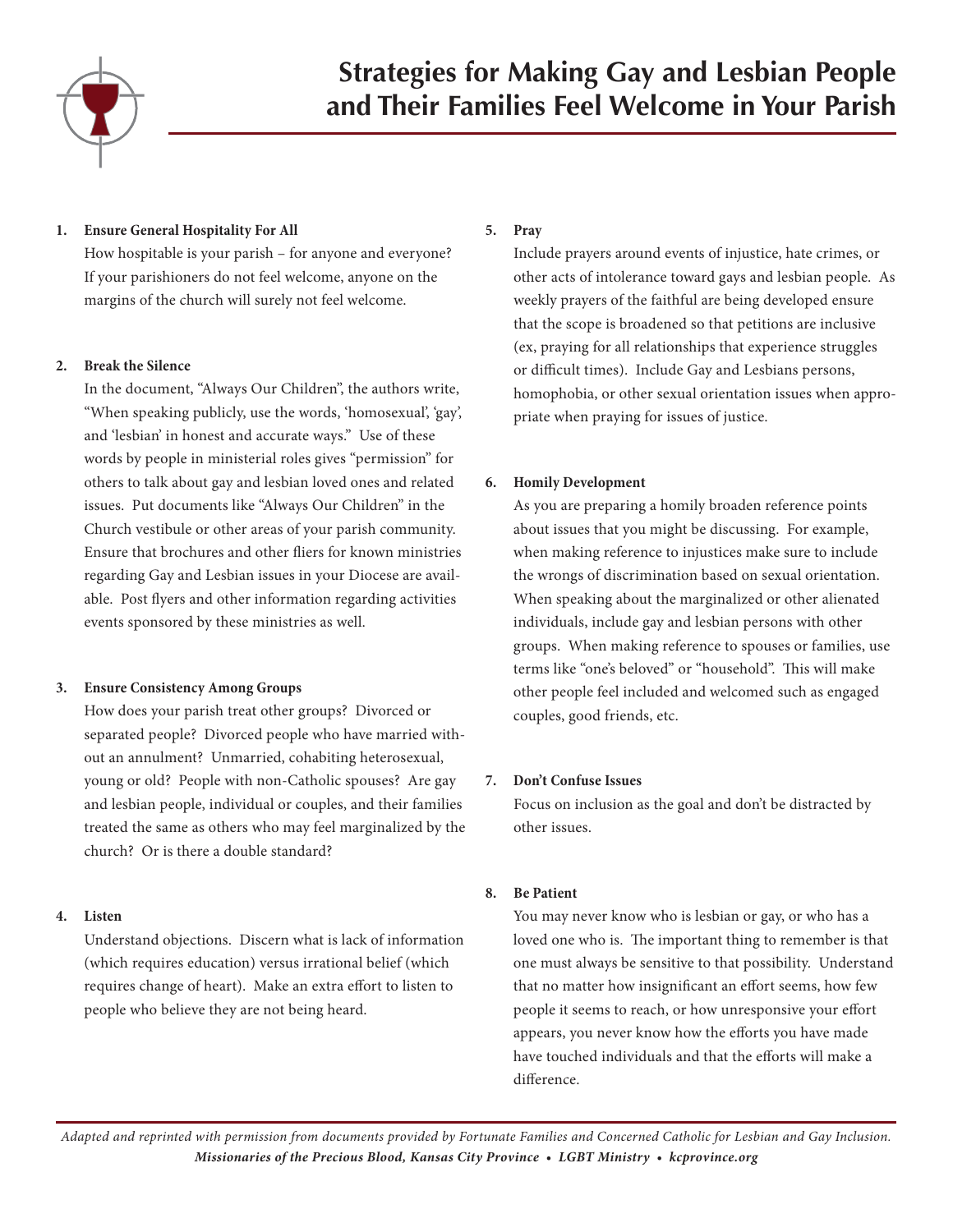

- 1. Ministry is with people; you are not dealing with an abstract issue.
- 2. Even if only three percent of people are gay, a diocese with 350,000 Catholics has more than 10,000 Catholic gay and lesbian people. You probably already minister with Catholic gay and lesbian people and their families, whether you know it or not.
- 3. Having a homosexual (or heterosexual) orientation is not a sin. "Such an orientation in itself, because not freely chosen, is not sinful." (U.S. Bishops, Human Sexuality, 1991, pg. 55).
- 4. "Human sexuality, a core dimension of the human need to need love and to be loved, is a gift from God" (U.S. Bishops, Human Sexuality, 1991, pg. 13). "Sexual identity helps to define the unique person we are, and one component of our sexual identity is sexual orientation" (U.S. Bishops' Committee on Marriage and Family, Always Our Children, pg. 7)
- 5. "Scientific evidence does not show that conversion therapy (trying to change a person's sexual orientation) works…it can do more harm than good." (American Psychological Association, Answers to your Questions About Sexual Orientation and Homosexuality, undated brochure).
- 6. "Like heterosexual persons, homosexual men and women are called to give witness to chastity, avoiding with God's grace, behavior that is wrong for them, just as non-marital sexual relations are wrong for heterosexual men and women." (U.S. Bishops, To Live in Christ Jesus, 1976, #52)
- 7. "Circumstances may exist…which would reduce or remove the culpability of the individual in a given instance (Vatican Congregation for the Doctrine of the Faith, On the Pastoral Care of Homosexual Persons, #11) "Imputability and responsibility for an action can be diminished or even nullified by ignorance, inadvertence, duress, fear, habit, inordinate, attachments, and other psychological or social factors." (Catechism, #1735)
- 8. "Although we can judge that an act is in itself a grave offense, we must entrust judgment of persons to the justice and mercy of God." (Catechism, #1861) "Humankind looks at appearances, but God looks at the heart (1 Samuel 16:7)
- 9. "A Human being must always obey the certain judgment of his (or her) conscience. If he (or she) were deliberately to act against it, he (or she) would condemn him (her) self." Catechism, 1800).
- 10. "Homosexual persons should not suffer from prejudice against their basic human rights. They have a right to respect, friendship and justice. They should have an active role in the Christian community." (U.S. Bishops, "To Live in Christ Jesus, 1976, #52, and Human Sexuality; 1991, p. 55).
- 11. The Catholic Catechism's definition of Chastity: #2337 Chastity means the successful integration of sexuality within the person and thus the inner unity of man[sic. woman] in his bodily and spiritual being.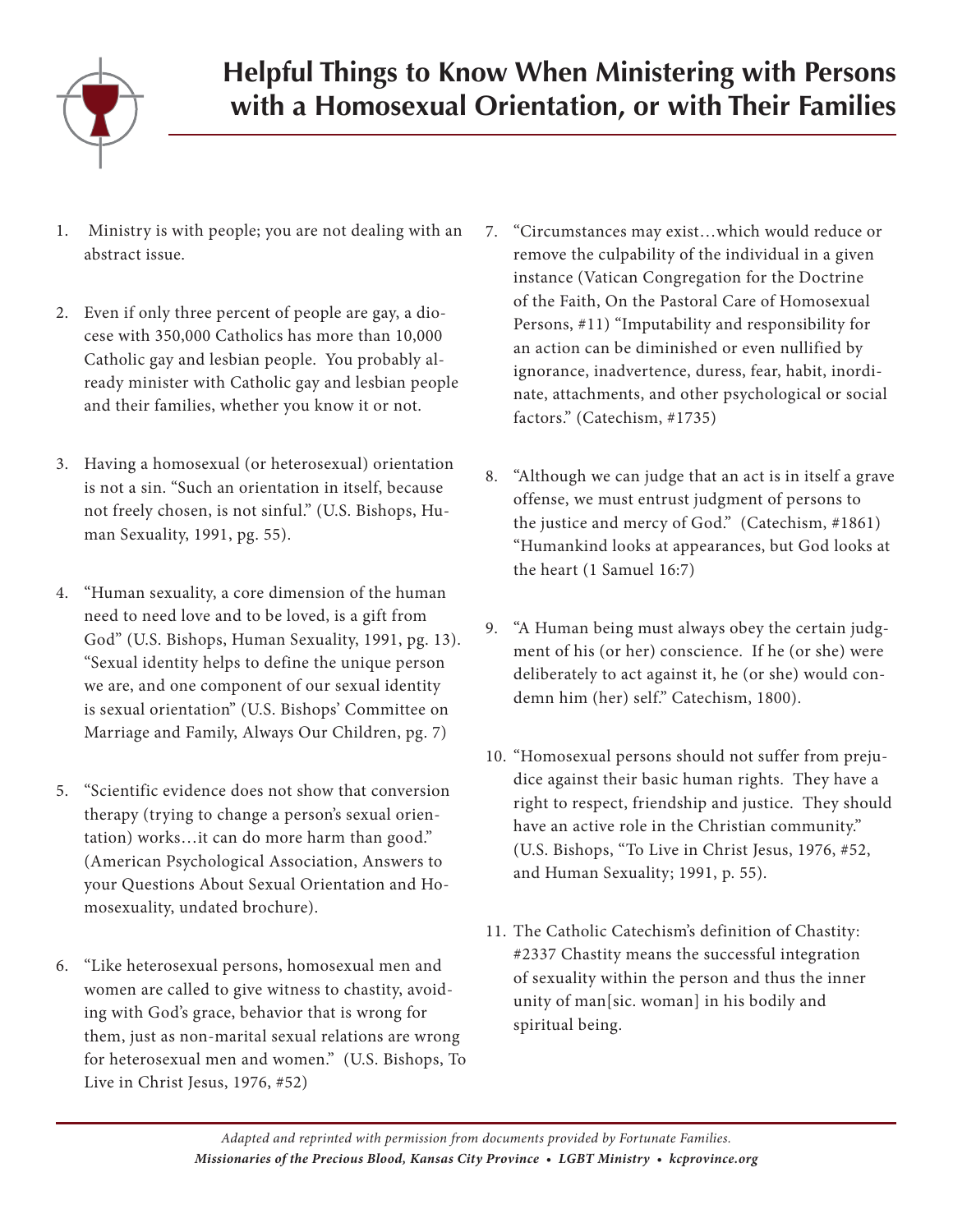

# **Contemporary Theological Reflections on Homosexuality**

## **John McNeill**

Through the lenses of scriptural interpretation and psychological insight, McNeill argues that, in justice, the Church needs to abandon its traditional opposition to committed, sexually active lesbian or gay relationships. He proposes, "The same moral norms should be applied in judging the sexual behavior of a true homosexual as we ordinarily apply to heterosexual activity." Additionally, he argues that "there is the possibility of morally good homosexual relationships and that the love which unites the partners in such a relationship, rather than alienating them from God, can be judged as uniting them more closely."

#### **Charles Curran**

Curran argues that the Church should not morally disapprove of loving, committed, sexual relationships between two people of the same sex. Curran sees this as a compromise position, because he views the heterosexual orientation as the ideal for human beings. The Church, however, needs to make allowances for those who do not meet the heterosexual norm. Curran has also pointed out that the procreative element of marriage has been eroded by Church teaching itself. With the allowance of natural family planning methods in Humanae Vitae, the Church has not kept procreation as an indispensable requirement of all sexual activity. By allowing heterosexual couples to regulate their sexual activity with their fertility cycles, Catholic teachings, in fact, has acknowledged that the reproductive element is not as important as it once was.

#### **Rosemary Radford Ruether**

Through feminist analysis Ruether points out that the idea of complementarity, key to the Church's teaching on marriage and sexuality, is based on the idea that men and women have distinct "essences" and that they need each other for completion. Complementarity "demands that continued dependency and underdevelopment of women in order to validate the thesis that two kinds of personalities exist by nature in males and females and which are each partial expressions of some larger whole. Such a view can allow neither men nor women to be whole persons who can develop both their active and their affective sides."

#### **Sister Margaret Farley, RSM**

Farley observes that the church's teaching on sexuality is based in an act-centered morality (i.e. what is judged good or bad is an activity). She proposes that the church adopt a relationship-centered morality (i.e. what is judged good or bad is the quality of the relationship between people). Principles such as free consent of the partners, equality between partners, a sense of commitment, and permanency, she argues, provide a better basis for evaluating the good in a partnership that the Church's current teaching with its heavy biological emphasis.

#### **Patricia Beattie Jung**

From a feminist perspective, Jung notes that the magisterium's view of the intimate connection between sexual activity and procreation only takes male biology into account. Additionally, she argues that the change in gender roles that has taken place in society and in the Church needs to be taken into account when discussing sexual morality. Mutuality, rather than complementarity, stresses equality between partners, each one sharing the gifts they have received as individuals.

#### **Bishop Geoffrey Robinson**

Robinson asks two critical questions: 1) Why are sexual sins considered offenses against God and not against people? 2) Why does the Church's sexual morality have such little Biblical, and specifically New Testament, support? He proposes that the Church could develop a new sexual ethic from the Gospels by looking at the principles that Jesus taught about how people should treat one another.

*Adapted and reprinted with permission from documents provided by Fortunate Families and Concerned Catholic for Lesbian and Gay Inclusion. Missionaries of the Precious Blood, Kansas City Province • LGBT Ministry • kcprovince.org*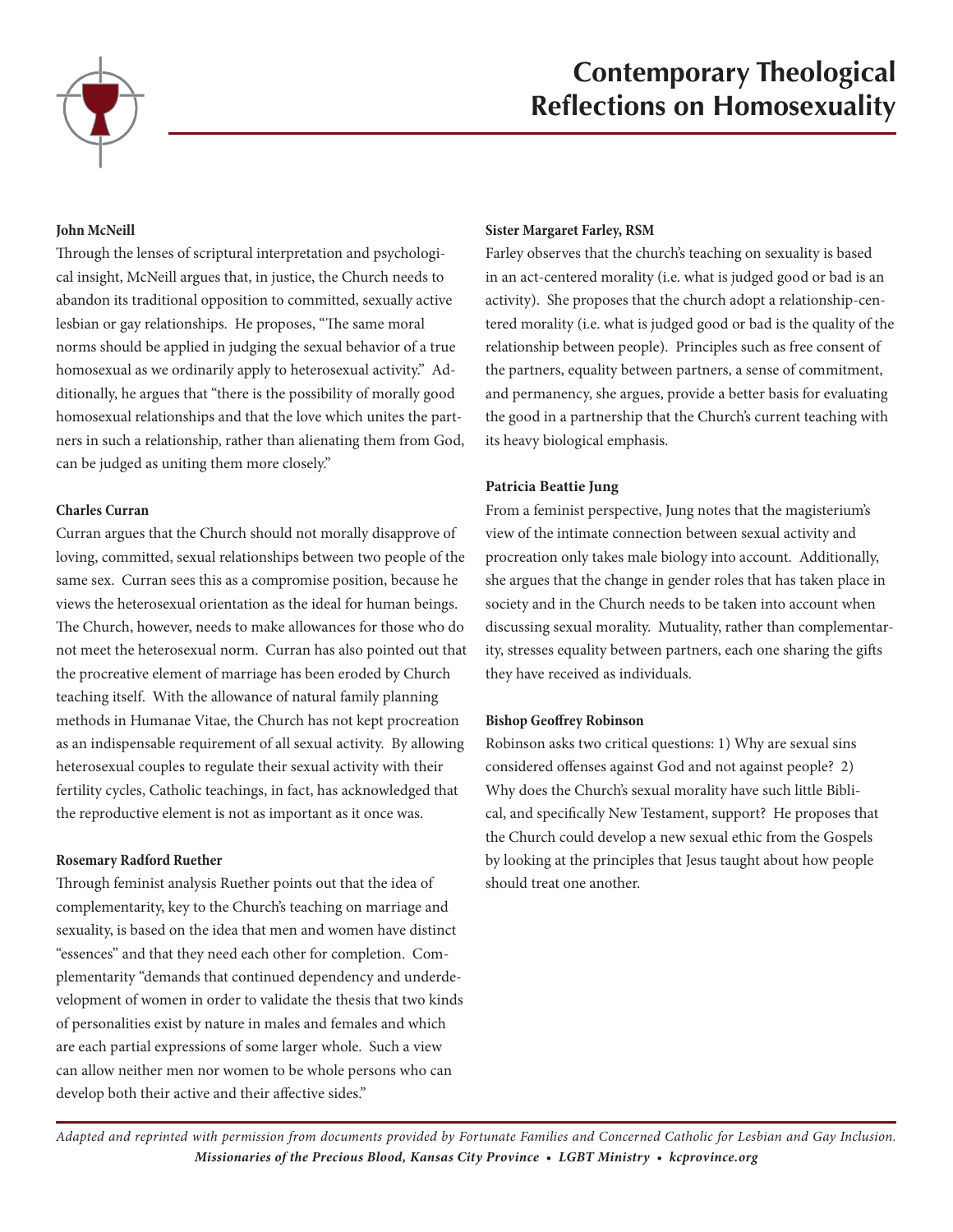

**1975:** Vatican's Declaration on Sexual Ethics (*Persona Humana*)

- Recognition of homosexuality as part of a person's constitutional phenomenon, not activity
- • Recognition of moral neutrality of homosexual orientation
- • Awareness that homosexuality emerges in a person because of an "innate instinct."
- **1976-1986:** In documents from national and regional bishops' conferences, diocesan pastoral letters and pastoral plans, we see a development of new areas of Church teaching: a call for pastoral ministry for lesbian / gay people, a defense of their civil and human rights, and a condemnation of prejudicial and discriminatory attitudes and practices directed against homosexual people.
- **1986:** Vatican's Letter to Bishops on the Pastoral Care of Homosexual Persons
	- • Definition of homosexual orientation as "objective disorder"
	- Warning that 1975's Declaration was interpreted too positively
	- Affirmation that pastoral care for lesbian / gay persons be encouraged
	- Condemnation of prejudicial and discriminatory attitudes and practices
- **1992:** Vatican makes public its "Instruction to bishops, asking them to be cautious in their support of civil rights legislation for lesbian / gay people.
- **1986 1997:** Development in U.S. of diocesan and parish ministries for lesbian / gay people. U.S. bishops reaffirm their earlier teachings on the goodness of lesbian / gay people.
- **1997:** U.S. Bishops' Committee on Marriage and Family issues: *Always Our Children* 
	- Awareness that pastoral discussion of lesbian / gay issues needs to include outreach to parents and family members
	- Encourages parental acceptance of lesbian daughters and gay sons
	- Acknowledges that emotions are an avenue of God's voice
	- • Message to lesbian / gay people: "In you, God's love is revealed."
	- Encourages development of diocesan and parish ministries.
- **1998:** Vatican approves *Always Our Children* after making seven changes to the text.
- **2003:** Vatican document *Considerations Regarding Proposals to Give Legal Recognition to Unions Between Homosexual Persons* denounces social and legal approval of same-sex marriage.
- **2005:** Vatican "instruction" to bishops asking them to be cautious about accepting homosexually oriented men into the seminary. Includes a warning against church identification with "gay subculture".
- **2006:** U.S. Bishops' Conference issues Ministry to Person with a Homosexual Inclination: Guidelines for Pastoral Care.
	- Most complete official explanation of the term "objective disorder"
	- U.S. bishops drop their use of the term "orientation"
	- • Warning against identification with gay "subculture"
	- Encouragement of dialogue on issue of homosexuality
	- Calls for procedures to handle complaints about anti-gay discrimination